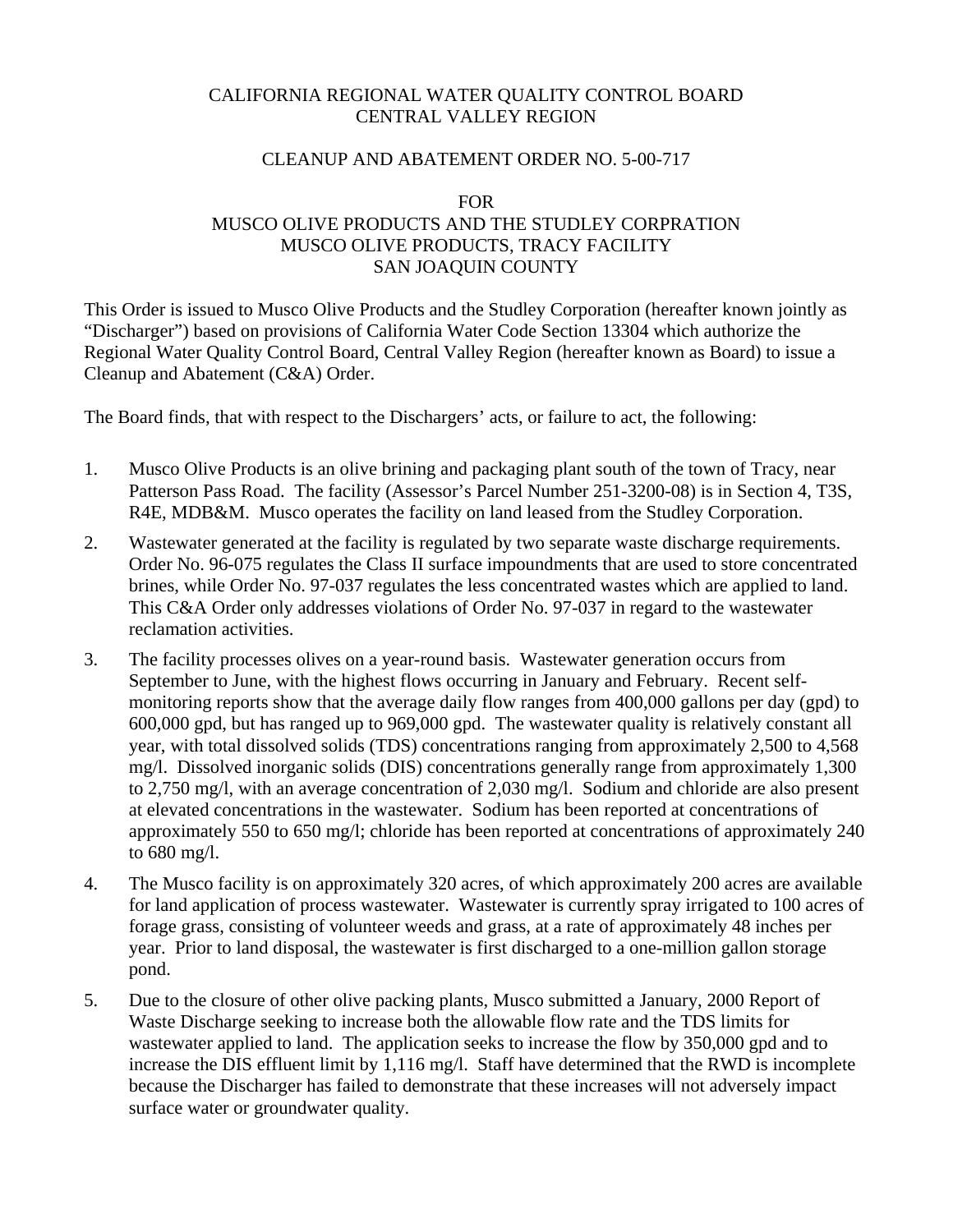- 6. Because the volume of the storage pond is inadequate to hold more than two days of wastewater, the Discharger applies wastewater to the fields even during rainfall events. The Discharger assumes that the soil will retain the wastewater and rainfall, and therefore prevent the discharge of waste. However, staff received complaints of wastewater running onto the neighboring properties in 1997. In addition, a May 2000 inspection, following a rainfall event, found that wastewater was flowing off the land application area into a seasonal drainage and then off the property.
- 7. On 15 May 2000, the Discharger was issued a Notice of Violation for inadequate wastewater handling, storage, and application procedures observed on 8 May and 10 May 2000. During the site inspection, evidence of the one million gallon pond overtopping and wastewater escaping the site in surface water drainage courses was observed. A review of self-monitoring reports also showed that the Discharger was discharging wastewater in violation of the effluent limits contained in Order No. 97-037. The items listed in the Notice of Violation were:
	- a. Wastewater was observed discharging below Pond No. 3. The Discharger had no control of surface water flow below this pond. The WDRs require all production wastewater to be confined at all times to property owned or controlled by the Discharger.
	- b. The Discharger applied process wastewater to land during rain events, in violation of the WDRs.
	- c. The Discharger allowed wastewater and stormwater to flow directly into a natural drainage course in violation of the WDRs.
	- d. The Discharger discharged process wastewater to ponded surface water and discharged wastewater to an area within 100 feet of surface waters.
	- e. The Discharger applied process wastewater to land that had concentrations of DIS which exceeded the limits presented in the WDRs. The limits for DIS are 1,264 mg/l annual average and 1,340 mg/l daily maximum. The average DIS concentrations reported by the Discharger in the first quarter of 2000 all exceeded 2,000 mg/l. The daily maximum criterion has also been exceeded in all the reported sample events for the first quarter of 2000.
- 8. The 15 May 2000 Notice of Violation required the Discharger to come into compliance with the existing WDRs forthwith and submit a report showing how it had come into compliance. The Discharger submitted a report on 9 June 2000 stating all irrigation tailwater was contained on it's property and that a consultant had been retained to develop a wastewater management plan..
- 9. On 15 May 2000, the Discharger was issued a request to submit reports pursuant to Section 13267 of the California Water Code. The technical reports were required to supplement the Report of Waste Discharge and address wastewater storage issues, application procedures, contaminant concentration limits, the impact of applying wastewater to cropland, and alternatives for source control procedures at the facility that were described in the 15 May 2000 Notice of Violation.
- 10. On 14 July 2000, the Discharger submitted a groundwater monitoring report which was deemed inadequate; the workplan was resubmitted on 7 September 2000. The Discharger submitted two additional reports: *Storage Facility Improvements* on 8 August 2000, and *Evaluation of Effects of Land Applying Process Water* dated 28 August 2000. The reports were determined to be incomplete. While the Discharger has made some steps at addressing the situation (proposes construction of a 72-million gallon pond, collection trenches to control wastewater and surface water mixing, and a tailwater pump station), the reports do not contain all the information required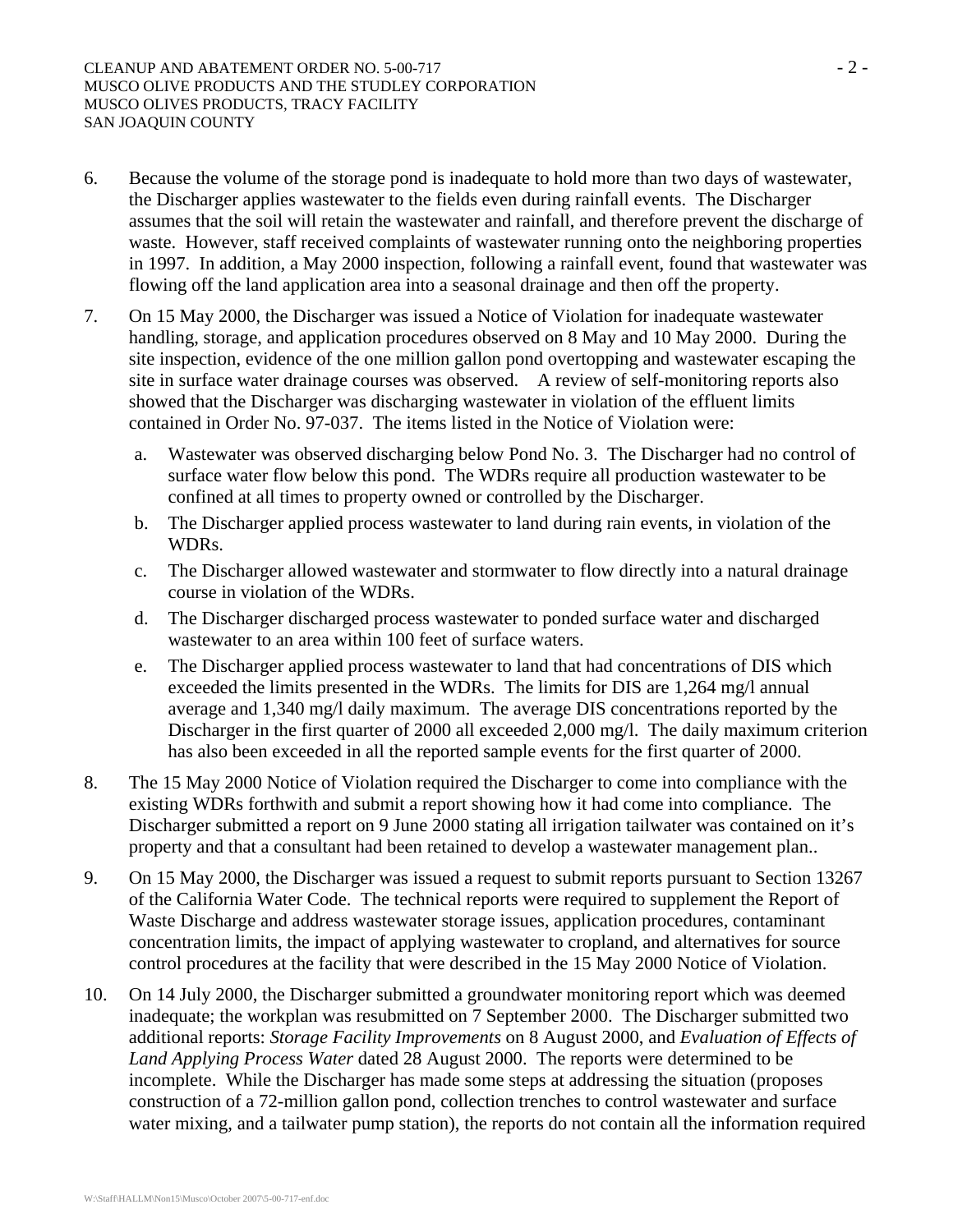by the 15 May 2000 letter. The Discharger needs to complete one comprehensive plan for bringing its facility into compliance with its current WDRs and preventing water quality impacts from its proposed increase in flow and salt concentrations.

- 11. On 25 September 2000, the Discharger was informed the technical reports that were submitted were deemed incomplete and a C&A Order was in preparation. The Discharger had an opportunity to review and comment on this Order before it was signed by the Executive Officer.
- 12. In a 3 October 2000 meeting, held to discuss Musco's proposed interim plan for controlling wastewater onsite, the Discharger informed staff that CEQA issues would not delay construction of the proposed 72 million gallon storage pond, and that the pond would be constructed by mid-December 2000. Subsequently, the Discharger contacted the San Joaquin County Building Department and learned that CEQA documents are required prior to issuance of building permits. The Discharger is again entering the wet season without a holding pond of sufficient capacity, and if significant changes are not implemented, will again discharge wastewater to surface waters.
- 13. As a result of the events and activities described in this Order, the Board finds that the Discharger has caused or permitted waste to be discharged in such a manner that it has created, and continues to threaten to create, a condition of pollution or nuisance.
- 14. The Board's Water Quality Control Plan (Fourth Edition) for the Sacramento River and San Joaquin River Basins (Basin Plan) establishes the beneficial uses of the waters of the state and water quality objectives to protect those uses. The beneficial uses of the groundwater beneath the site are municipal and domestic supply; agricultural supply; industrial service and process supply; contact and noncontact recreation; warm and cold freshwater habitat; warm and cold spawning habitat; warm water spawning; wildlife habitat; and navigation.
- 15. Section 13304(a) of the California Water Code provides that: "Any person who has discharged or discharges waste into waters of this state in violation of any waste discharge requirements or other order or prohibition issued by a regional board or the state board, or who has caused or permitted, causes or permits, or threatens to cause or permit any waste to be discharged or deposited where it is, or probably will be, discharged into the water of the state, and creates, or threatens to create, a condition of pollution or nuisance, shall upon order of the Regional Board clean up the waste or abate the effects of the waste, or, in case of threatened pollution or nuisance, take other necessary remedial action, including but not limited to, overseeing cleanup and abatement efforts. Upon failure of any person to comply with the cleanup or abatement order, the Attorney General, at the request of the board, shall petition the superior court for that county for the issuance of an injunction requiring the person to comply with the order. In any such suit, the court shall have jurisdiction to grant a prohibitory or mandatory injunction, either preliminary or permanent, as the facts may warrant."
- 16. Section 13267(b) of the California Water Code states: "In conducting an investigation specified in subdivision (a), the regional board may require that any person who has discharged, discharged, or is suspected of discharging, or who proposes to discharge waste within its region, or any citizen or domiciliary, or political agency or entity of this state person who has discharged, discharged, or is suspected of discharging, or who proposes to discharge waste outside of its region that could affect the quality of waters of the state within its region shall furnish, under penalty of perjury, technical or monitoring program reports which the regional board requires. The burden, including costs, of these reports shall bear a reasonable relationship to the need for the report and the benefits to be obtained from the reports."
- 17. The issuance of this Order is an enforcement action by a regulatory agency and is exempt from the provisions of the California Environmental Quality Act, pursuant to Section 15321(a)(2), Title 14, California Code of Regulations.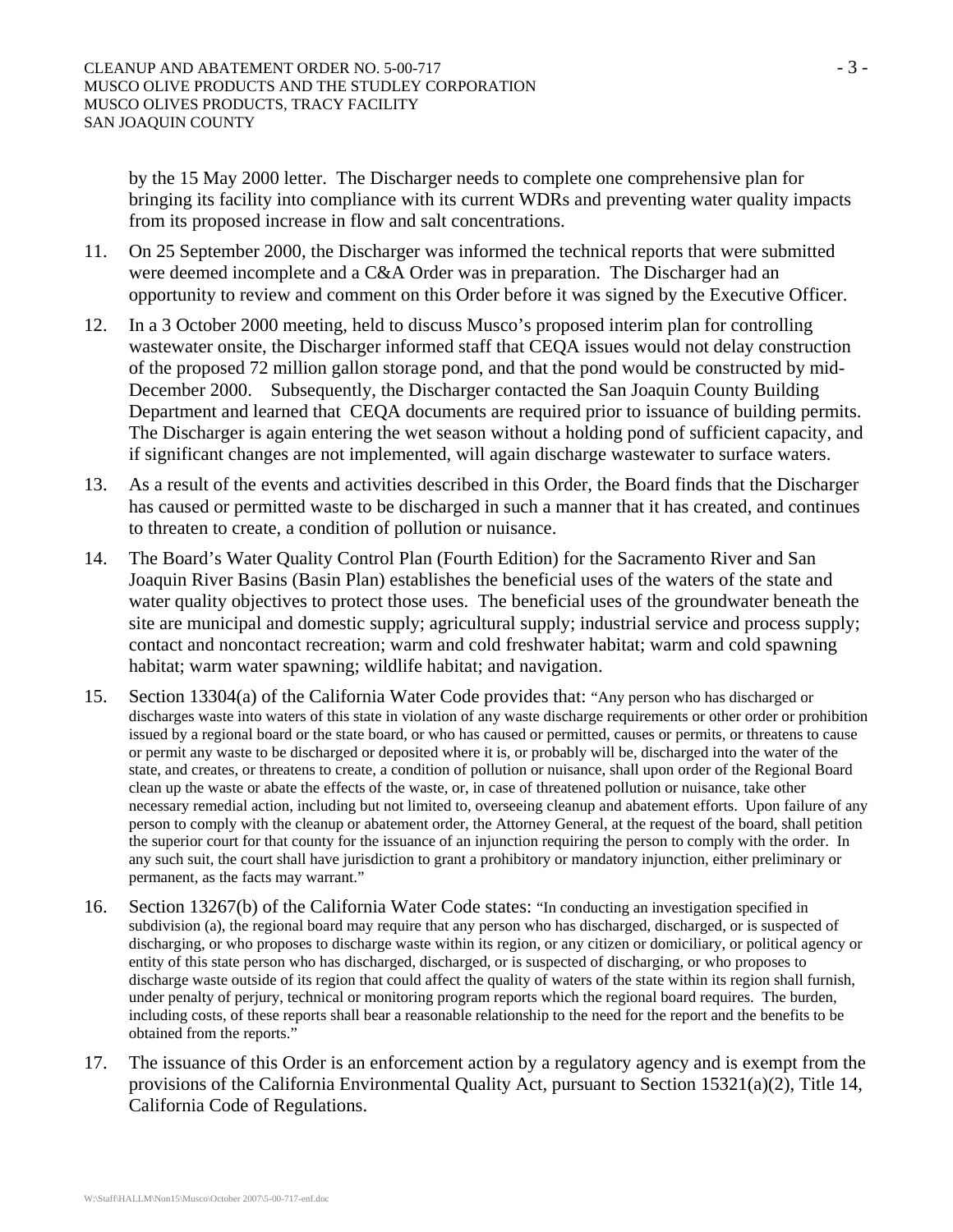18. Any person affected by this action of the Board may petition the State Water Resources Control Board (State Board) to review the action in accordance with Section 2050 through 2068, Title 23, California Code of Regulations. The petition must be received by the State Board within 30 days of the date of this Order. Copies of the law and regulations applicable to filing petitions will be provided upon request. In addition to filing a petition with the State Board, any person affected adversely by this Order may request the Regional Board to reconsider this Order. Such request should be made within 30 days of the date of this Order. Note that, even if reconsideration by the Regional Board is sought, filing a petition with the State Board within the statutory period is necessary to preserve the petitioner's legal rights.

**IT IS HEREBY ORDERED** that, pursuant to Sections 13304 and 13267 of the California Water Code, Musco Olive Products and the Studley Corporation shall cleanup and abate, forthwith, all offsite discharges of wastewater and construct improvements to the wastewater handling and storage system to ensure compliance with Waste Discharge Requirements No. 97-037. "Forthwith" means as soon as is reasonably possible.

Compliance with this requirement shall include, but not be limited to, the following measures:

#### **A. Immediate Measures**

- 1. Consistent with Waste Discharge Requirements No. 97-037, the Discharger shall immediately come into compliance with all requirements contained in the Order, including:
	- a. Prohibition A.1 which states, "The discharge of process water to surface water, or any surface water drainage courses, or ground water is prohibited."
	- b. Prohibition A.5 which states, "The discharge of waste within 100 feet of surface waters is prohibited."
	- c. Discharge Specification B.7 which describes application procedures the Discharger will follow as described in the WDR findings. Application of wastewater during rain events is prohibited.
	- d. Discharge Specification B.3 which states, "The use of production wastewater shall be confined at all times to property owned or controlled by the Discharger, as shown in Attachment B."
	- e. Discharge Specification B.6 which states, "The production wastewater used for irrigation shall have an annual average and daily maximum loading rates as shown below:"

| Constituent | <b>Annual Average</b><br><b>Loading Rate</b> | Daily Maximum<br><b>Loading Rate</b> |
|-------------|----------------------------------------------|--------------------------------------|
| <b>BOD</b>  | 100 lbs/acre/day                             | $3176 \text{ mg}/1$                  |
| TDS (DIS)   | $1264 \text{ mg}/1$                          | $1340 \text{ mg}/1$                  |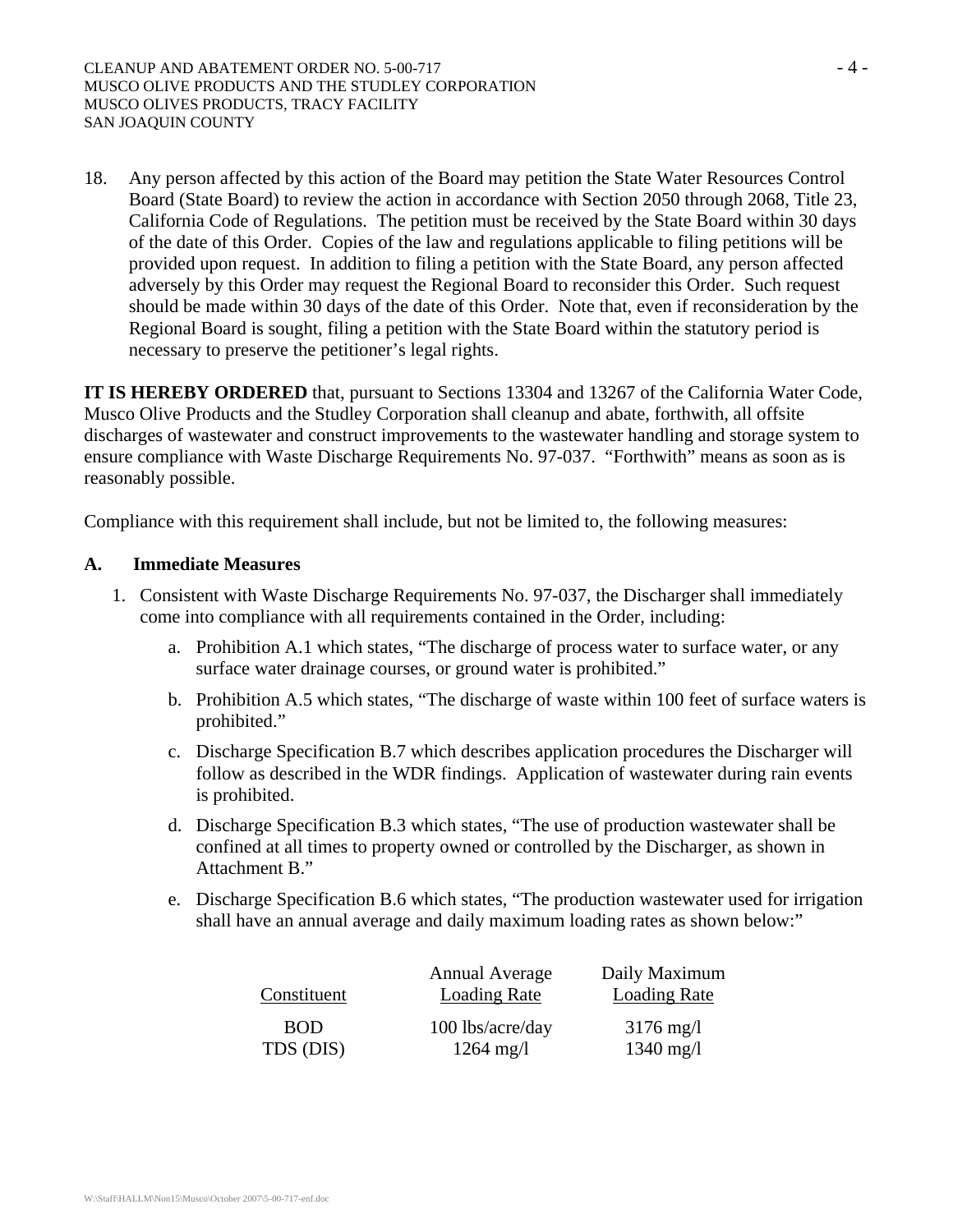#### **B. Short Term Measures – Immediate Equipment and Operational Modifications**

- 1. By **19 December 2000**, the Discharger shall submit a Winter Contingency Report that describes procedures the Discharger has implemented to prevent wastewater from running off the disposal area and/or from entering surface watercourses. The report shall include a wastewater application plan, and procedures to modify or stop production at the facility to prevent wastewater runoff. The Contingency Report shall include:
	- a. A written wastewater application plan to be implemented by personnel responsible for operation of the wastewater system. The plan shall describe procedures that have been implemented which will prevent surface runoff from the disposal fields, prevent wastewater from entering surface watercourses, and contain all wastewater on site.
	- b. A facility procedure contingency plan that describes alternatives that can be implemented to prevent wastewater application during rain events or when the ground is saturated. The contingency plan shall specifically discuss the alternative of ceasing production and shall discuss the economics of each alternative.

### **C. Evaluation of Present Conditions – Surface Water, Groundwater, Soil Quality, and Crop Health**

- 1. By **19 December 2000** the Discharger shall submit a stormwater/surface water sampling workplan designed to characterize stormwater quality in order to complete the final design of treatment and disposal facilities, and monitor surface water runoff during the wet season 2000/2001. Samples shall be collected to characterize the first flush of the rainfall basin and the stabilized surface water flow. The workplan shall identify sampling locations, sample collection procedures, sample containers, holding times, and analytical methods. Sample locations shall be located upgradient, within, and downgradient of the wastewater application areas. (The plan shall be implemented prior to Board staff approval and will be modified if required based on staff's review). Sample collection shall begin no later than **19 December 2000** and shall continue until this Order is rescinded.
- 2. By **3 January 2001**, the Discharger shall submit a hydrogeologic investigation workplan prepared by a California Registered Geologist or Registered Engineer. The workplan shall describe an evaluation of subsurface conditions at the one million gallon storage pond, proposed storage pond(s), and the disposal fields. The goal of the investigation is to determine the subsurface conditions and the depth of shallow groundwater. At a minimum, the work shall include:
	- a. Drilling and logging one soil boring at the one-million gallon storage pond, one at the proposed storage pond(s), and additional borings in the land application areas. The borings at the ponds shall be drilled to a depth sufficient to collect groundwater samples and shall be sampled for lithologic description at an interval of at least every five feet. The borings located in the application area shall be drilled to a depth of approximately 30 feet and shall be sampled for lithologic description at an interval of at least every five feet.
	- b. Sampling of any encountered groundwater.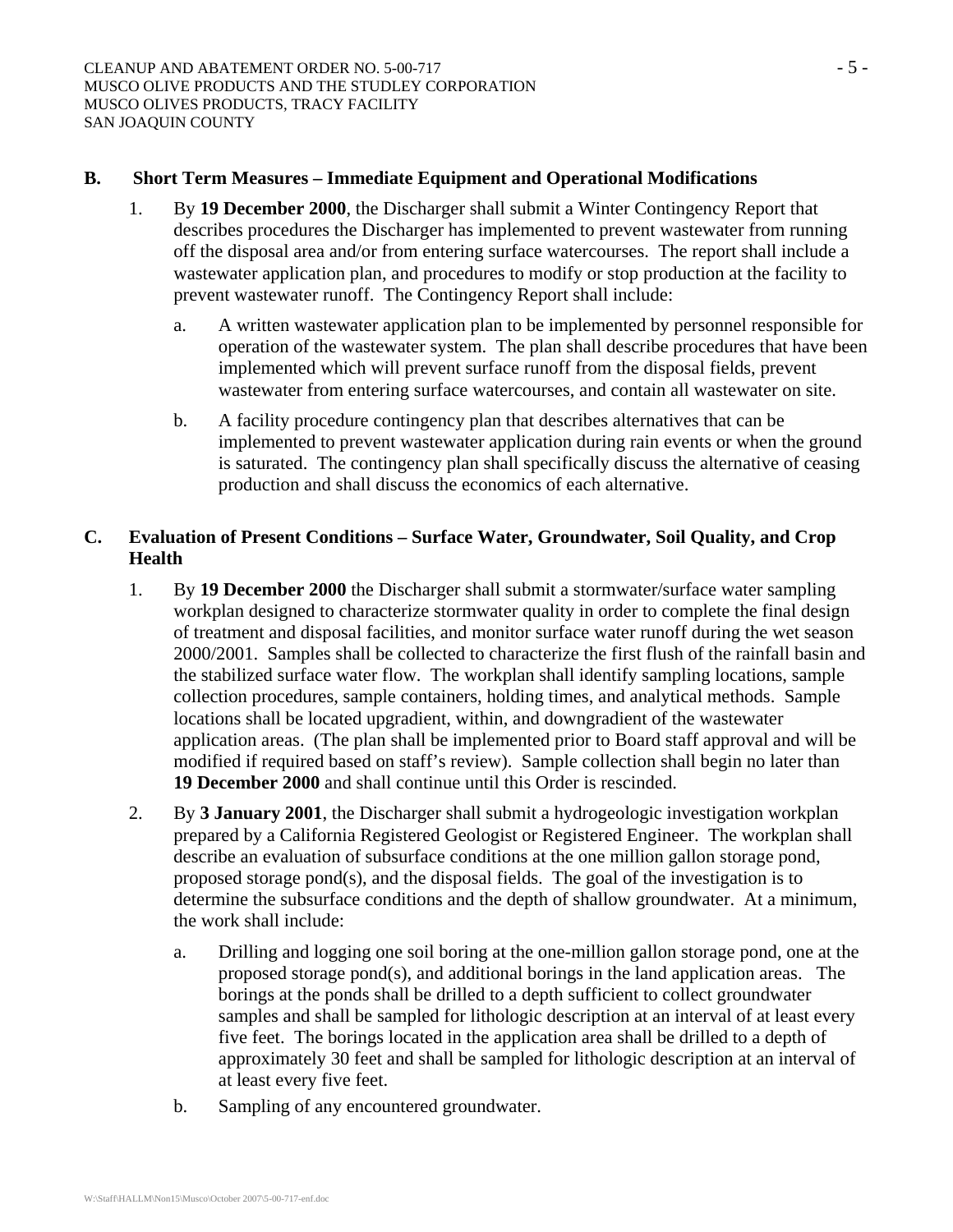- c. Collection of soil samples for geotechnical analysis from plastic (fat) clay which are interpreted to comprise aquitard material in the pond borings. The hydraulic conductivity of each sample shall be determined in an "undisturbed" condition (not remolded) using a flexible wall permeameter using ASTM 5084-90. The samples shall also be tested for grain size distribution using ASTM D-422. A minimum of two samples per boring shall be analyzed.
- 3. Within **90 days** after approval of the hydrogeologic investigation workplan, the Discharger shall submit a hydrogeologic report of results, containing the data described in C.2 (above), scaled figures, and an interpretation of the data collected.
- 4. By **3 January 2001**, the Discharger shall submit a workplan to further investigate the effect of wastewater application on soil quality and the fate of the dissolved solids that are applied to land. At a minimum, the work shall include:
	- a. A summary of the dissolved solids that are applied to the land application areas and an evaluation of the fate of the dissolved solids (i.e. adsorbed to site soil, leached to greater depth, or redissolved and transported off site in surface water).
	- b. A summary presentation of all the soil quality data collected to date. The presentation shall include description of the depth, location, and analytical results.
	- c. A statistical evaluation of the soil quality data to evaluate trends in the data generated.
	- d. Additional sampling of soil, and composting of samples, to better evaluate the soil quality. Soil parameters that shall be included are:
		- i. pH
		- ii. Cation Exchange Capacity
		- iii. Percent Base Saturation
		- iv. Exchangeable Sodium Percentage
		- v. Soil Salinity
- 5. Within **90 days** after approval of the wastewater application workplan, the Discharger shall submit a report on the wastewater application on soil quality. The report shall contain the data described in C.4 (above), scaled figures, and an interpretation of the data.
- 6. By **31 January 2001**, the Discharger shall submit a technical report on the effect of the application of the wastewater on crops. The report shall evaluate the present health of the crops grown in the application area, the effect of continued application of wastewater at present and increased flows, and the potential for increased soil salinity and the resulting impacts to future agricultural use. The report shall be prepared by a Certified Agronomist or other person specializing in soil/plant/water relationships.

# **D. Design and Construction of Long Term Storage and Disposal Facilities**

1. By **30 May 2001**, the Discharger shall submit a technical report on the long term storage and disposal facility improvements. The report shall include the following: